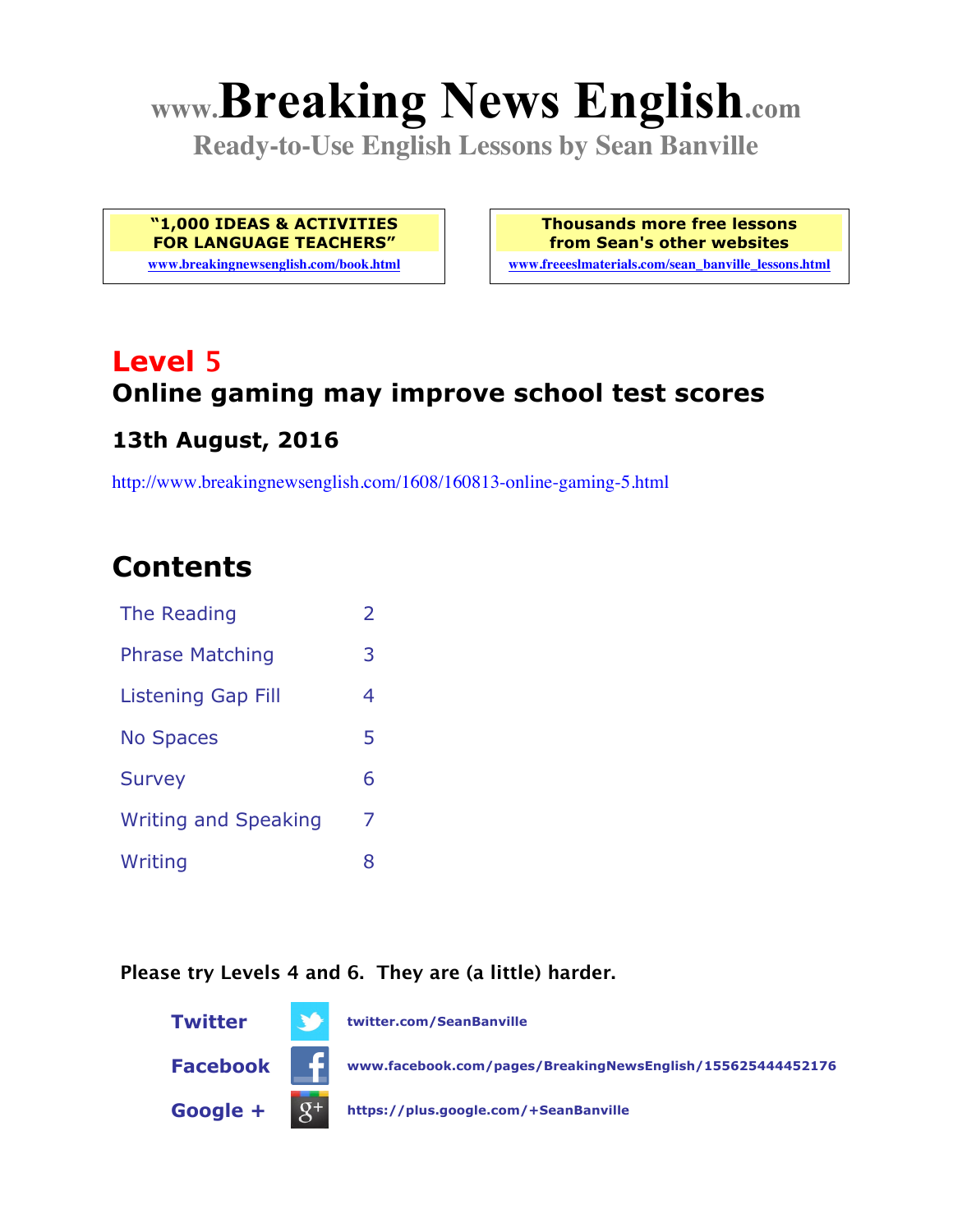### **THE READING**

From http://www.breakingnewsenglish.com/1608/160813-online-gaming-5.html

Maybe video games aren't so bad after all. A new study shows that teenagers who regularly played games online improved their school test scores. However, social media use was damaging to exam results. The study was from Australia's RMIT University. Researchers analysed the online activities of over 12,000 15-year-olds worldwide. It looked at their maths, reading and science scores. Researcher professor Alberto Posso concluded that: "Skills associated with online gaming correlate positively with general knowledge and skills tests in maths, reading, and science."

Critics suggest the findings may not be relevant today as the games are now outdated. Education expert Nicola Johnson said: "While [this study] should make headlines, you have to say it's not really a reflection of current practice." However, she did say children could learn useful skills while gaming. She said: "Many games involve a lot of strategising, problem solving [and] goal setting to obtain more skills." She added this, "would of course seemingly correspond with achievement and learning." Conversely, students who used social media a lot scored 20 points less on maths tests.

Sources: http://**mashable.com**/2016/08/08/online-gaming-school-scores http://www.**ctvnews.ca**/sci-tech/teens-who-play-online-games-perform-better-in-school-studysays-1.3022325 http://www.**scienceworldreport.com**/articles/45276/20160810/study-online-gaming-boostsscience-math-grades-facebook-no-academic-advantage.htm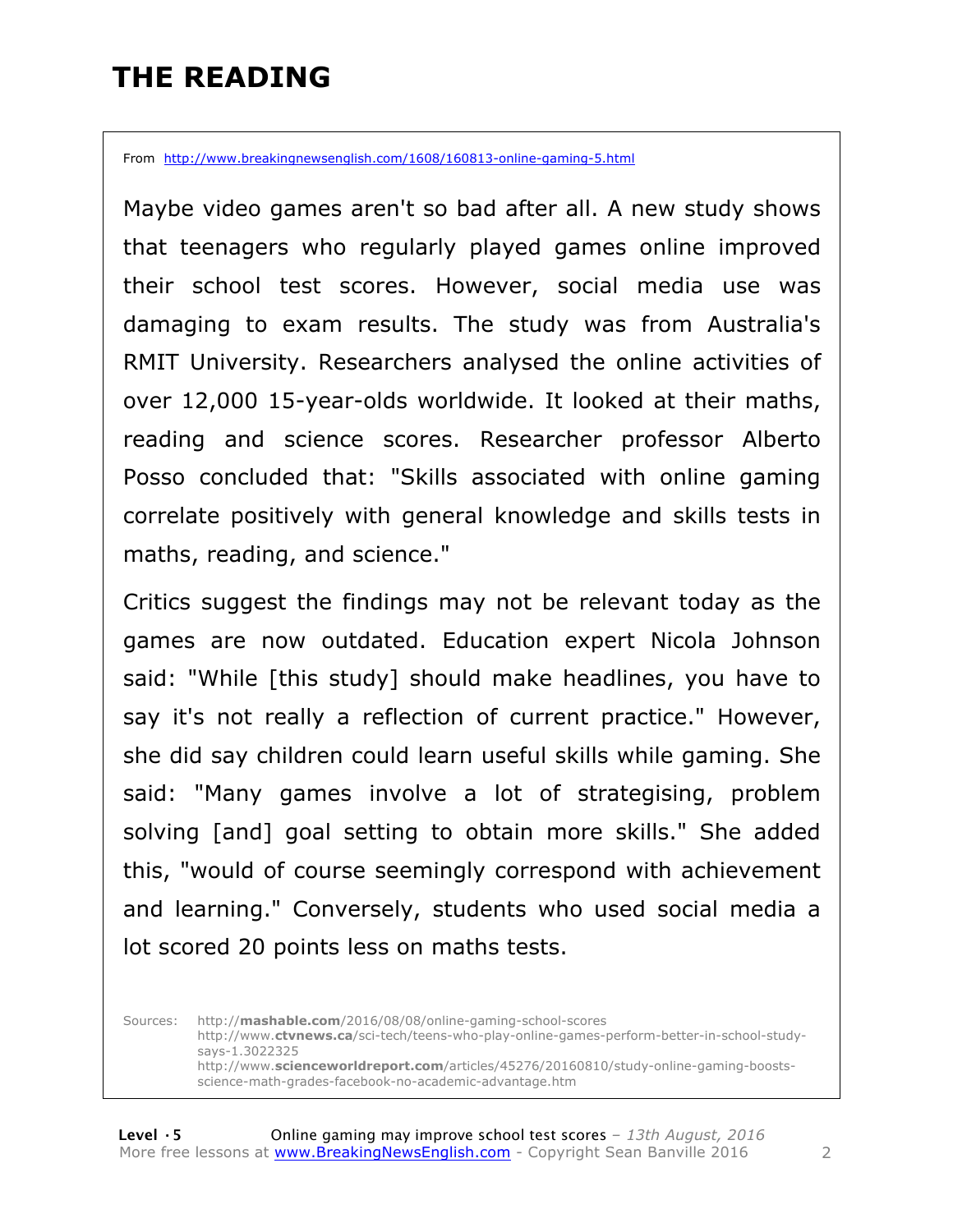### **PHRASE MATCHING**

From http://www.breakingnewsenglish.com/1608/160813-online-gaming-5.html

#### **PARAGRAPH ONE:**

- 1. Maybe video games aren't so
- 2. improved their school test
- 3. social media use was damaging
- 4. over 12,000 15-year-olds
- 5. Skills associated
- 6. correlate
- 7. general
- 8. tests in maths, reading,

#### **PARAGRAPH TWO:**

- 1. Critics suggest the findings may not 2. the games are now 3. make 4. it's not really a reflection 5. learn useful skills 6. problem 7. correspond a. of current practice b. headlines c. less on maths tests d. while gaming g. solving
- 8. scored 20 points
- a. positively
- b. to exam results
- c. and science
- d. knowledge
- e. scores
- f. bad after all
- g. worldwide
- h. with online gaming

- 
- e. with achievement
- f. be relevant today
- h. outdated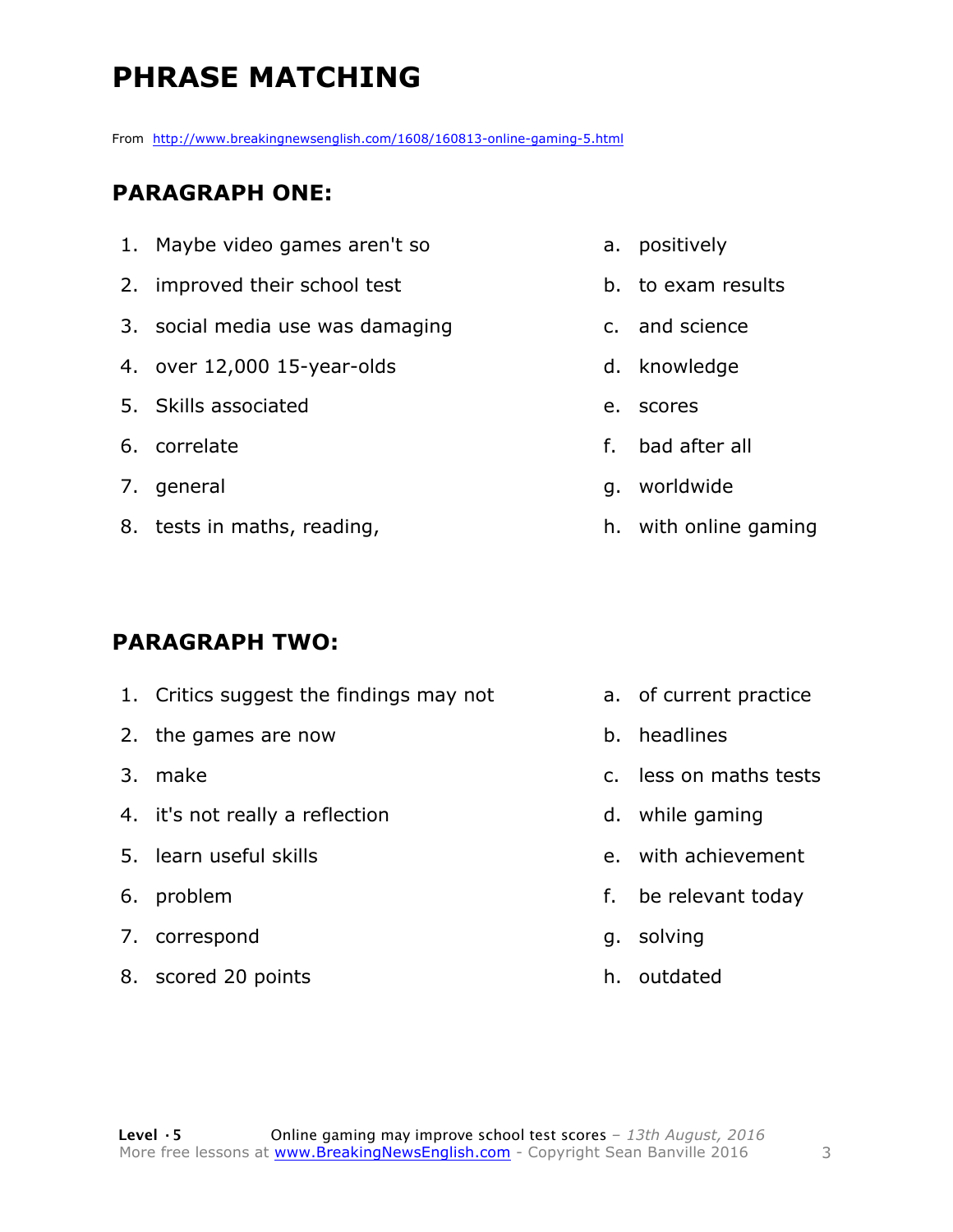### **LISTEN AND FILL IN THE GAPS**

From http://www.breakingnewsenglish.com/1608/160813-online-gaming-5.html

Maybe video games aren't (1) and the study shows in A new study shows that teenagers (2) \_\_\_\_\_\_\_\_\_\_\_\_\_\_\_\_\_\_\_\_\_\_\_\_\_ games online improved their school test scores. However, social media (3) \_\_\_\_\_\_\_\_\_\_\_\_\_\_\_\_\_\_\_\_\_ to exam results. The study was from Australia's RMIT University. Researchers analysed the online (4) \_\_\_\_\_\_\_\_\_\_\_\_\_\_\_\_\_\_\_\_\_\_\_\_\_ 12,000 15-year-olds worldwide. It looked at their maths, reading and science scores. Researcher professor Alberto Posso concluded that: "(5) \_\_\_\_\_\_\_\_\_\_\_\_\_\_\_\_\_\_\_ online gaming correlate positively with (6) \_\_\_\_\_\_\_\_\_\_\_\_\_\_\_\_\_\_\_\_\_\_\_\_\_ and skills tests in maths, reading, and science."

Critics suggest the findings may (7) The studies of the state of the state of the control of the Critics suggest games are now outdated. Education expert Nicola Johnson said: "While [this study] (8) \_\_\_\_\_\_\_\_\_\_\_\_\_\_\_\_\_\_\_, you have to say it's not really a reflection (9) \_\_\_\_\_\_\_\_\_\_\_\_\_\_\_\_\_\_\_\_\_\_\_\_." However, she did say children could learn useful skills while gaming. She said: "Many games involve a lot of strategising, problem solving [and] goal (10) \_\_\_\_\_\_\_\_\_\_\_\_\_\_\_\_\_\_\_\_\_\_ more skills." She added this, "would of course (11) \_\_\_\_\_\_\_\_\_\_\_\_\_\_\_\_\_\_\_\_\_\_ with achievement and learning." Conversely, students who used social media a lot scored (12) \_\_\_\_\_\_\_\_\_\_\_\_\_\_\_\_\_\_\_ maths tests.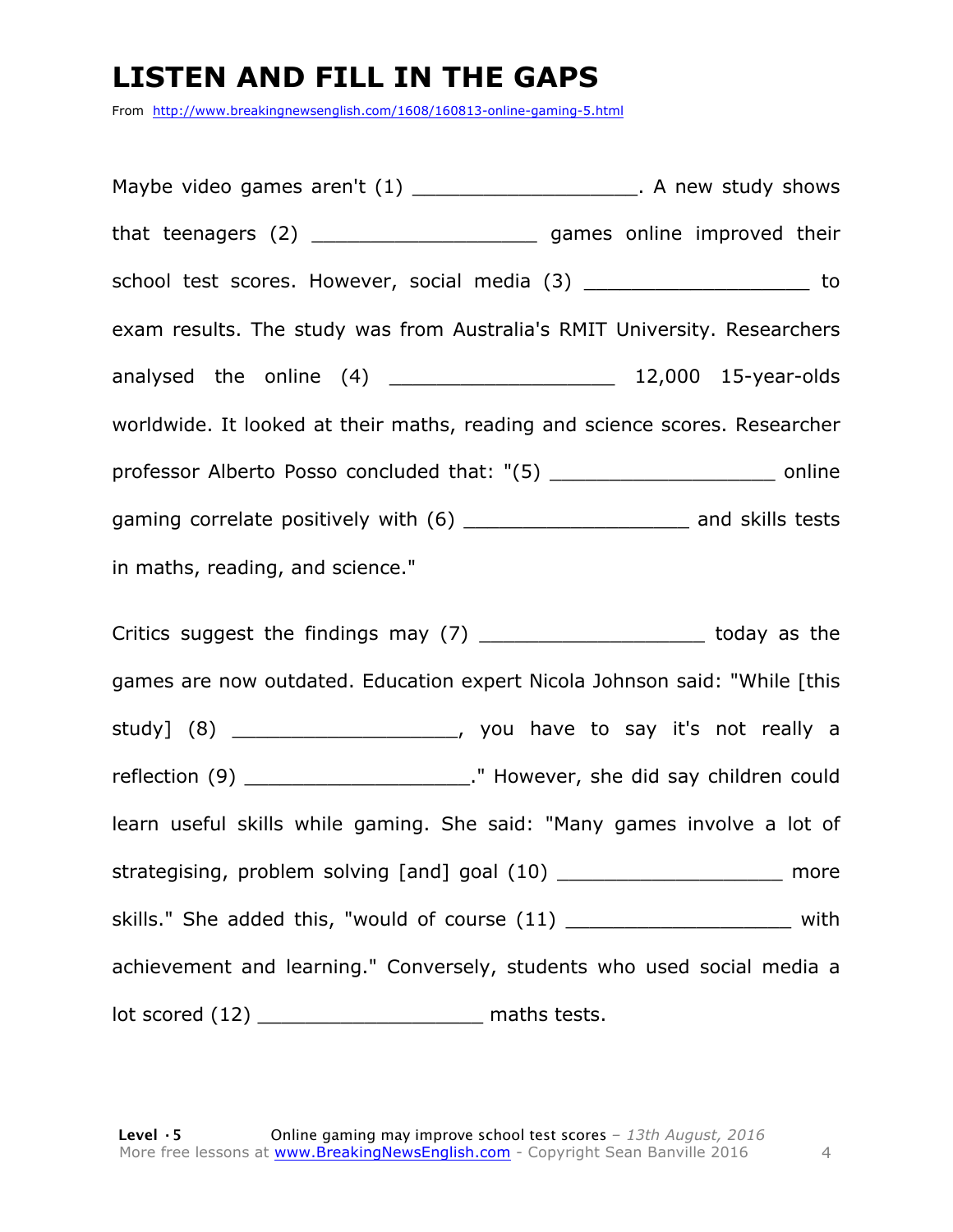## **PUT A SLASH ( / )WHERE THE SPACES ARE**

From http://www.breakingnewsenglish.com/1608/160813-online-gaming-5.html

Maybevideogamesaren'tsobadafterall.Anewstudyshowsthatteenag erswhoregularlyplayedgamesonlineimprovedtheirschooltestscores. However,socialmediausewasdamagingtoexamresults.Thestudywas fromAustralia'sRMITUniversity.Researchersanalysedtheonlineactivi tiesofover12,00015-year-oldsworldwide.Itlookedattheirmaths,rea dingandsciencescores.ResearcherprofessorAlbertoPossoconcludedt hat:"Skillsassociatedwithonlinegamingcorrelatepositivelywithgene ralknowledgeandskillstestsinmaths,reading,andscience."Criticssug gestthefindingsmaynotberelevanttodayasthegamesarenowoutdate d.EducationexpertNicolaJohnsonsaid:"While[thisstudy]shouldmak eheadlines,youhavetosayit'snotreallyareflectionofcurrentpractice." However,shedidsaychildrencouldlearnusefulskillswhilegaming.She said:"Manygamesinvolvealotofstrategising,problemsolving[and]go alsettingtoobtainmoreskills."Sheaddedthis,"wouldofcourseseeming lycorrespondwithachievementandlearning."Conversely,studentswh ousedsocialmediaalotscored20pointslessonmathstests.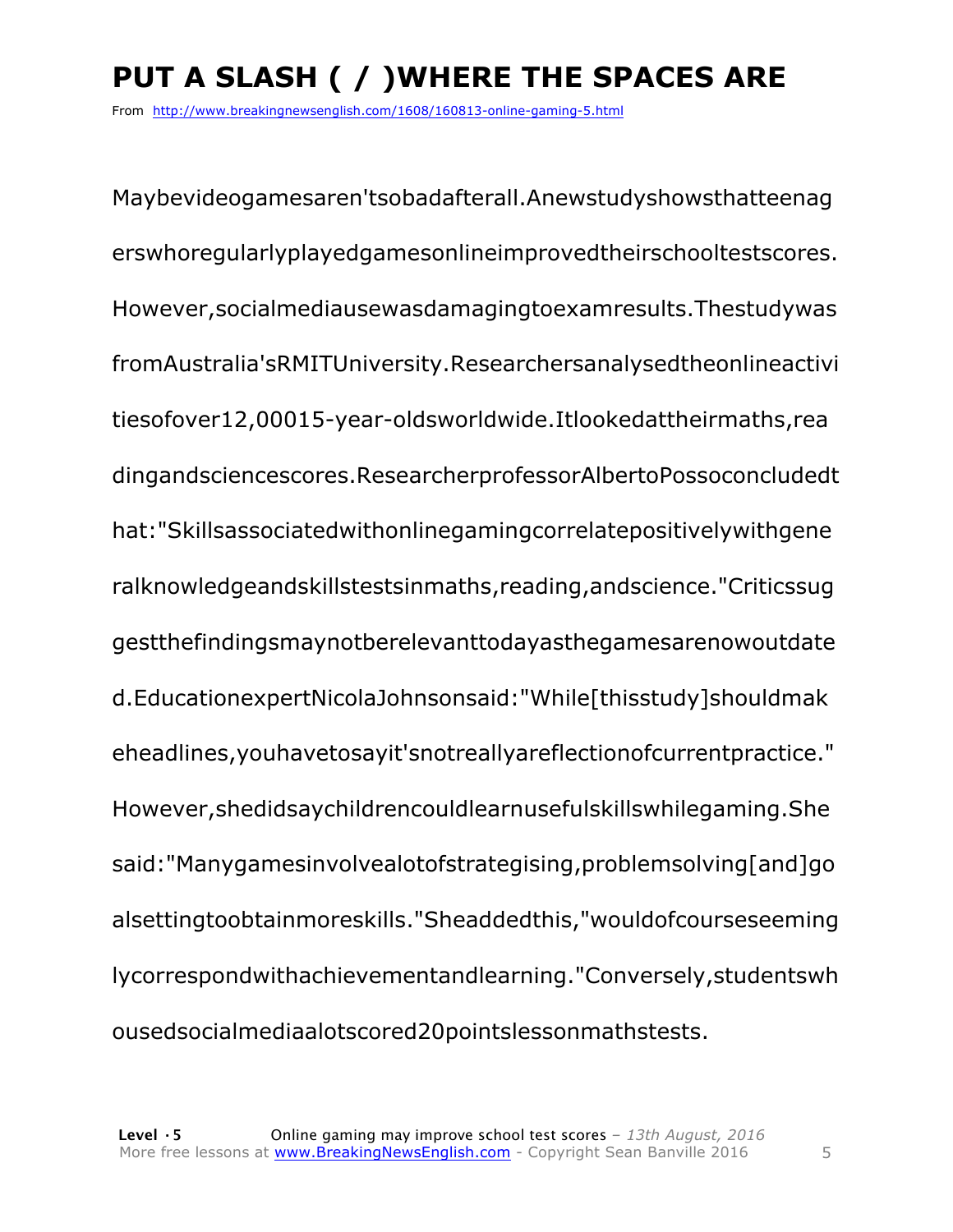### **ONLINE GAMING SURVEY**

From http://www.breakingnewsenglish.com/1608/160813-online-gaming-4.html

Write five GOOD questions about online gaming in the table. Do this in pairs. Each student must write the questions on his / her own paper.

When you have finished, interview other students. Write down their answers.

|      | STUDENT 1 | STUDENT 2 | STUDENT 3 |
|------|-----------|-----------|-----------|
| Q.1. |           |           |           |
| Q.2. |           |           |           |
| Q.3. |           |           |           |
| Q.4. |           |           |           |
| Q.5. |           |           |           |

- Now return to your original partner and share and talk about what you found out. Change partners often.
- Make mini-presentations to other groups on your findings.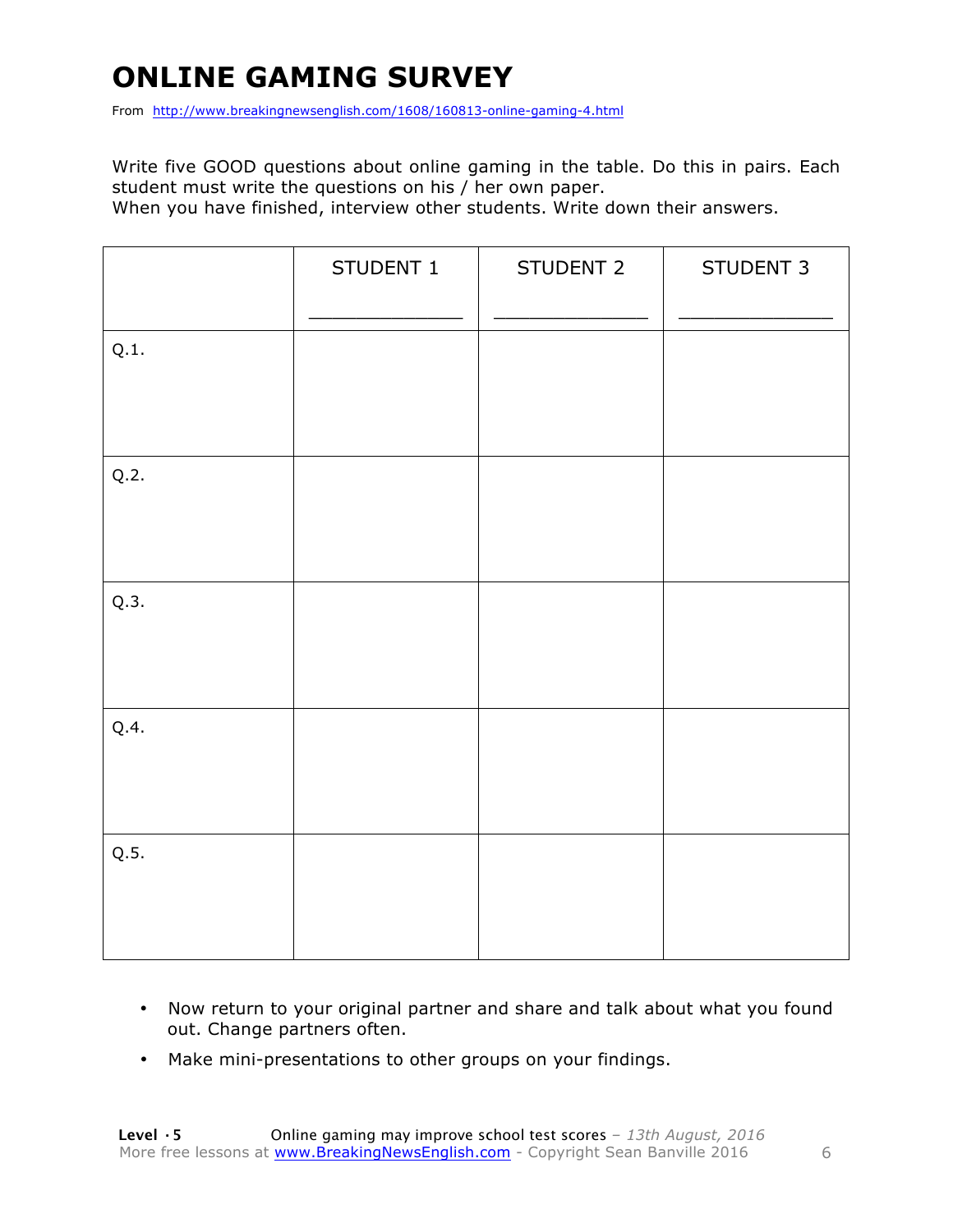### **WRITE QUESTIONS & ASK YOUR PARTNER(S)**

Student A: Do not show these to your speaking partner(s).

| a) |  |  |
|----|--|--|
| b) |  |  |
| c) |  |  |
| d) |  |  |
| e) |  |  |
| f) |  |  |
|    |  |  |

*Online gaming may improve school test scores – 13th August, 2016* More free lessons at www.BreakingNewsEnglish.com

### **WRITE QUESTIONS & ASK YOUR PARTNER(S)**

-----------------------------------------------------------------------------

Student B: Do not show these to your speaking partner(s).

| a) |  |  |
|----|--|--|
| b) |  |  |
| c) |  |  |
| d) |  |  |
| e) |  |  |
| f) |  |  |
|    |  |  |